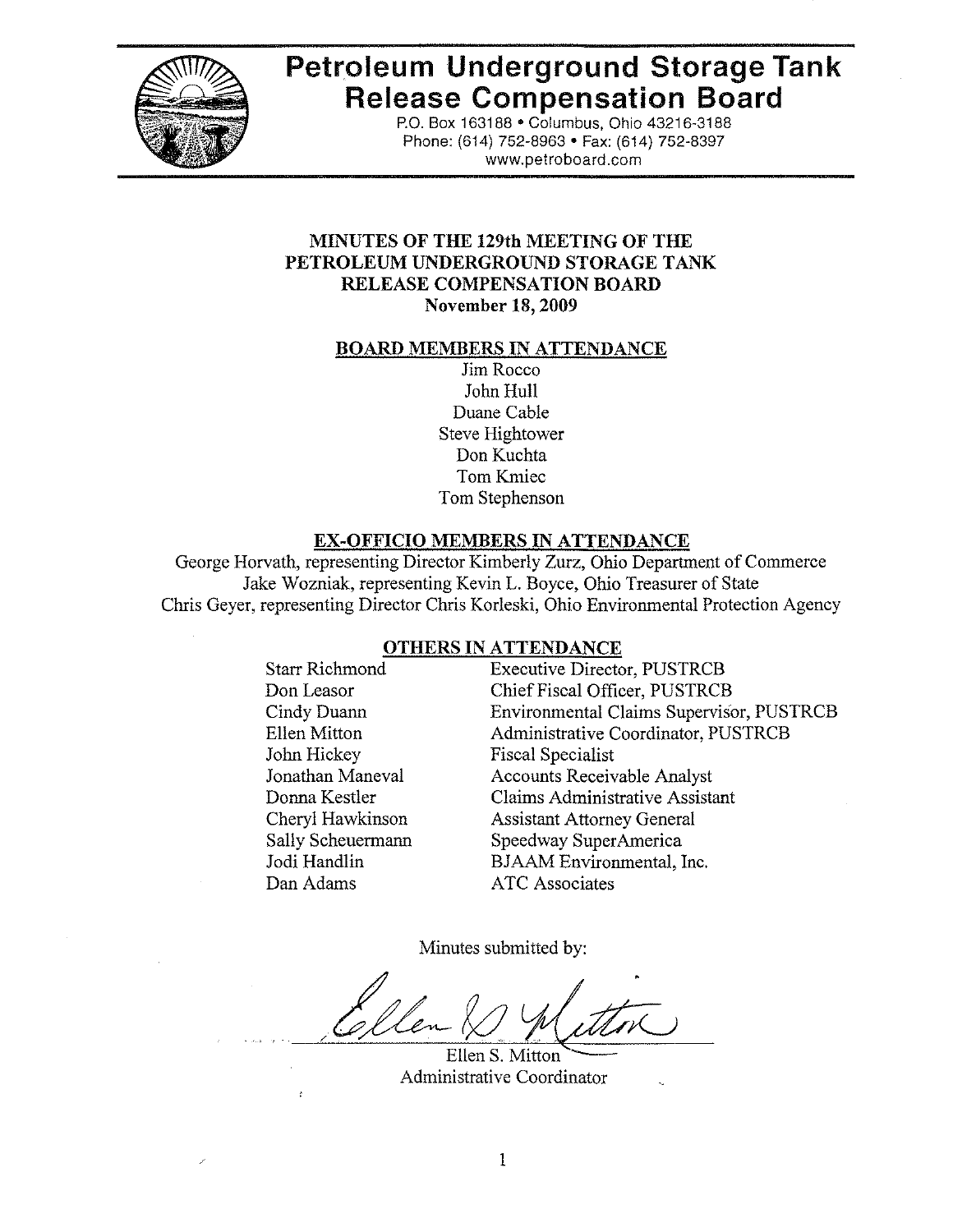## **Call To Order:**

Chairman Rocco convened the one hundred twenty-ninth meeting of the Petroleum Underground Storage Tank Release Compensation Board on Wednesday, November 18, 2009. The following members were in attendance: Jim Rocco; John Hull; Duane Cable; Mayor Don Kuchta; Tom Stephenson; Steve Hightower; Tom Kmiec; George Horvath, representing Director Kimberly Zurz, Ohio Department of Commerce; Christopher Geyer, representing Director Chris Korleski, Ohio Environmental Protection Agency; and, Jake Wozniak, representing Kevin Boyce, Ohio Treasurer of State.

Chairman Rocco asked if there were any comments, questions, or discussion regarding the minutes from the September board meeting and there were none. Mr. Hull moved to approve the minutes. Mr. Hightower seconded the motion. A vote was taken and all voted in the affirmative. The motion carried.

## **BUSTR Report:**

Chairman Rocco called upon George Horvath, Bureau Chief BUSTR, to present the BUSTR report.

Mr. Horvath stated that BUSTR continues to work toward completing one of the requirements of the Energy Act, which mandates the on-site inspection of each underground storage tank (UST) in Ohio every three years. He said to date there had been inspections at 4,647 facilities, which represents almost 59% of the total facilities. Mr. Horvath noted the current cycle close out date is August 8, 2010. He said that BUSTR previously had been on track to meet the inspection deadline, however, due to staff shortages and the on-going five-year rule review process, BUSTR would be realigning internal resources in order meet the deadline. Mr. Horvath stated that the Bureau's focus had been on litigation and ARRA requirements over the past few months.

Mr. Horvath said that the open positions within BUSTR had been approved and posted, and once filled, would help in meeting the upcoming deadlines.

Mr. Horvath said Mr. Bob Niederschmidt had been hired to work in the Hamilton county area through the SEE program (Senior Environmental Employee). He said the SEE employees are funded through the U.S. EPA.

Mr. Horvath stated that BUSTR continues to work on their process improvement project. He said current processes and policies are being reviewed to improve responsiveness and consistency, especially when it involves working with stakeholders. Mr. Horvath said the most recent focus had been in the enforcement area on the litigation preparation, working with the Assistant Attorney General's office, and how the enforcement files are prepared.

Mr. Horvath said the existing BUSTR administrative rules are being reviewed while simultaneously drafting new rules to conform to the requirements of the Energy Act of 2005. Mr. Horvath explained the petition period, comment period, and Ohio's formal rule adoption process noting BUSTR had set a July 2010 deadline. He said the petition period had closed and BUSTR had received over 2,000 petitions. Mr. Horvath stated they are looking at every petition. He said some of the petitions had unique suggestions however many of the ideas were similar in scope. He said the comment period would be announced soon; however, after receiving so many petitions, the time had to be moved back.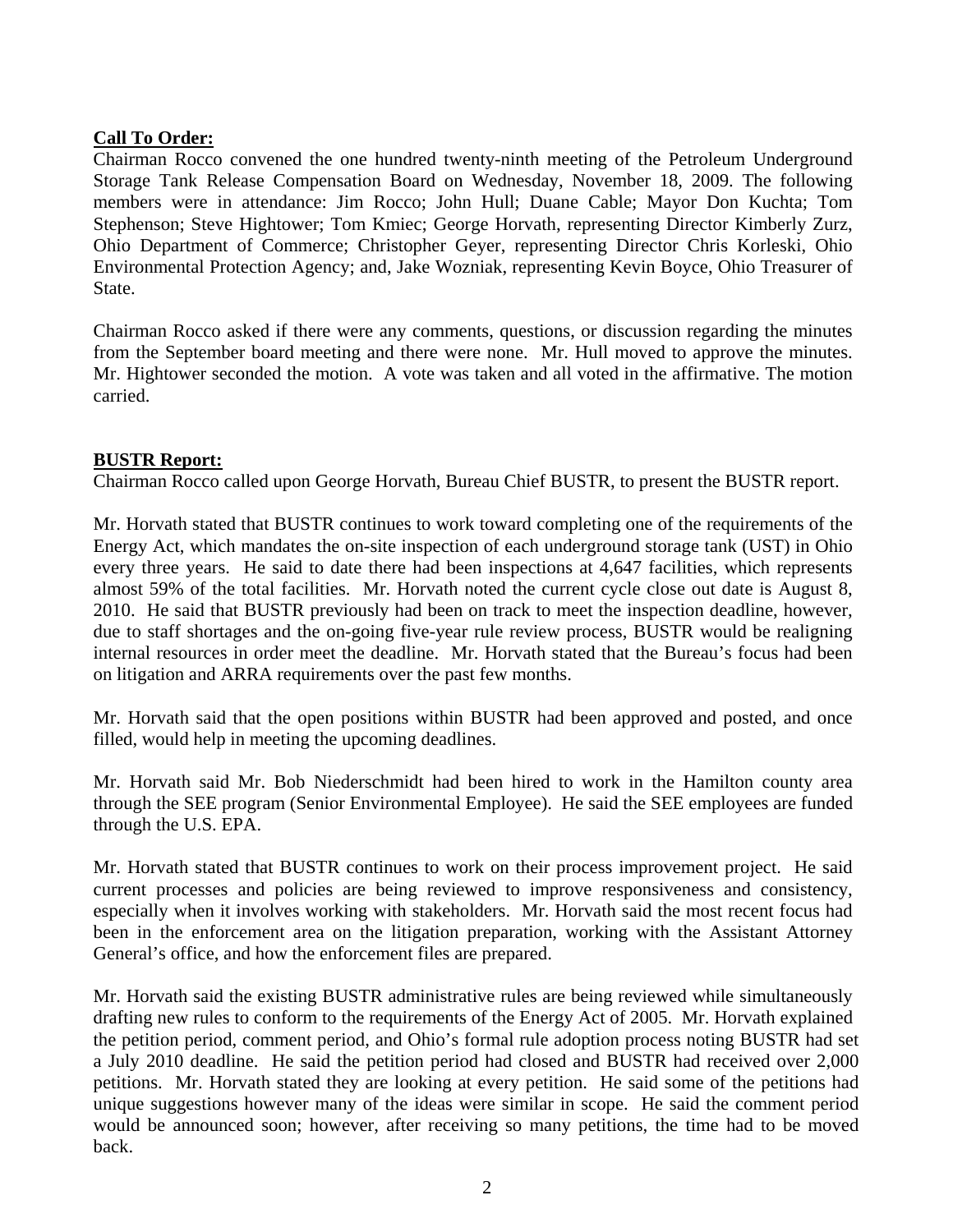#### **Executive Session**

Chairman Rocco requested a motion to go into executive session pursuant to R.C. 121.22 (G)(3) to discuss matters of pending or imminent court action.

voted in the affirmative: Messrs. Rocco, Hull, Cable, Geyer, Hightower, Horvath, Kmiec, Kuchta, Stephenson, and Wozniak. There were no nays and the motion passed. Mr. Hightower so moved. Mr. Hull seconded and a roll call vote followed. The following members

The Board adjourned from executive session and Chairman Rocco reconvened the public meeting.

## **Financial Report:**

Chairman Rocco called upon Mr. Don Leasor, Chief Fiscal Officer, to present the Financial Report.

there were any questions or concerns regarding these reports. Hearing none, Mr. Leasor began with the September financials. Mr. Leasor stated the August and September financials were emailed to each member. He asked if

account that is set aside for fiscal year 2010 claim settlement payments. He said the current nobligated balance is \$10.9 million, and another \$6.7 million is in the debt service account. u Mr. Leasor said as of September 30 there is currently a little over \$8.1 million in the obligated

the amount for the same period last year. Mr. Leasor said a lump sum settlement agreement was being negotiated with a major oil company and is expected to be paid in late December. Mr. Leasor said the claims expense for September was approximately \$279,000, noting this is below

payment. He said the restitution payment will offset the current year claims payments. Mr. Leasor indicated that as of November 16, 2009 a little under \$1.3 million had been paid out in claims. He said in November the Board received a \$100,000 check for Mr. Smalley's restitution

assurability analyst position. He said he understood a person had been selected for the position and would officially become a member of the Board's staff on November 23, 2009. Mr. Leasor said the temporary services line item is a little high due to the fact that the amount budgeted in this item for the fiscal year was reduced from last year in anticipation of filling the

Mr. Leasor said with the exception of the postage line item and trustee expense line item, which both are cyclical, all other expense items are on target for this time of the fiscal year.

employee for a little less than one year and was responsible for the record number of certificates being issued for program year 2009. Chairman Rocco requested Ms. Richmond to provide more information regarding the assurability analyst position. Ms. Richmond said Carla Winfrey would begin permanent employment with the Board beginning November 23, 2009. She indicated the position had been filled with different temporary personnel for well over a year. Ms. Winfrey had worked in this position as a temporary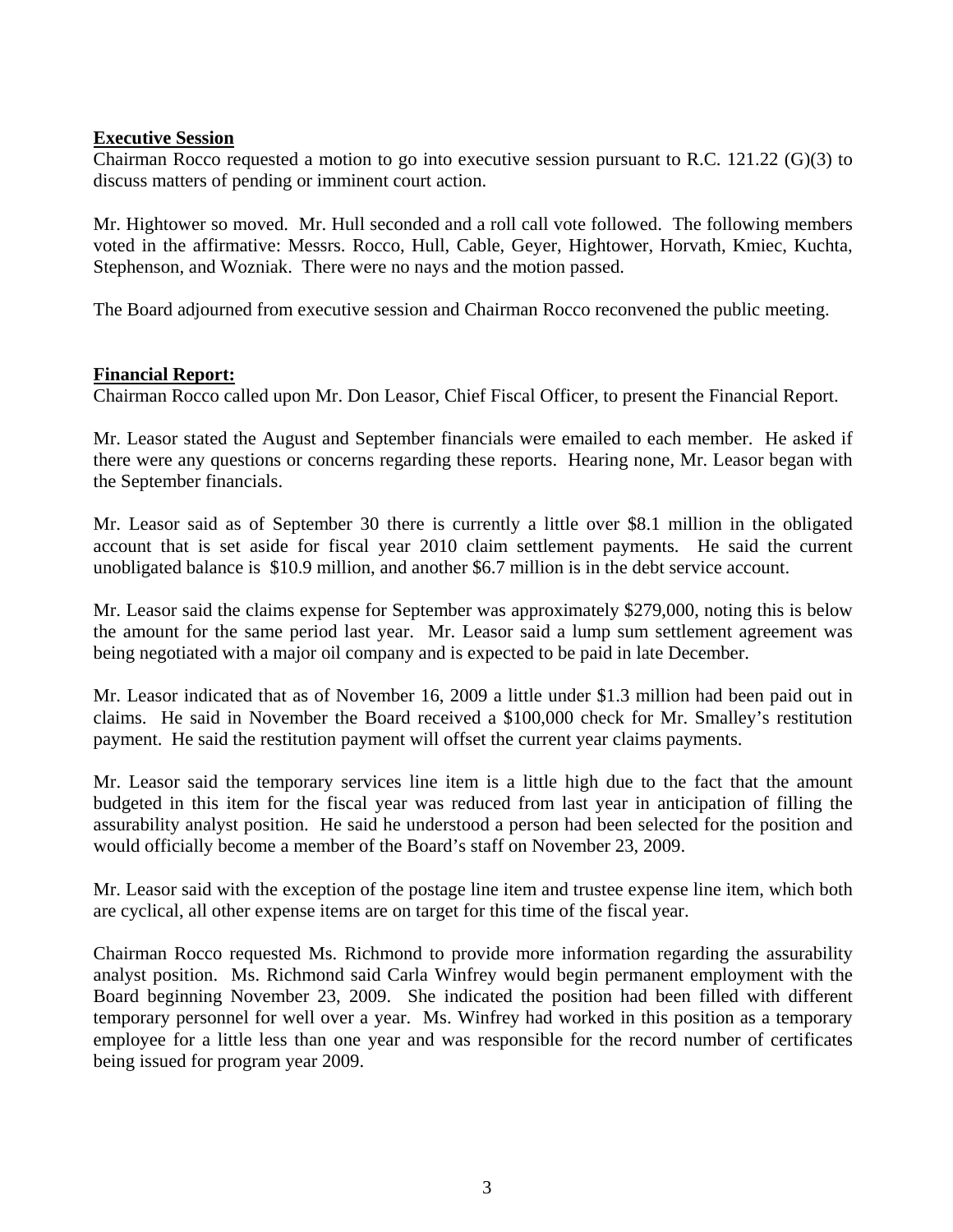#### *Fee Statement Statistics*

the reduced deductible. Mr. Leasor noted the percentage between the two deductibles had continued to remain constant through the past ten years. Mr. Leasor said for the 2009 program year beginning on July 1, there had been \$13,864,100 collected in current year fees to date, and \$448,559 collected in prior year fees, which represents 97.7% of the \$14.6 million budgeted fee revenue. He said 3,341 tank owners had paid fees for 21,192 tanks, representing approximately 98% of the 21,700 tanks anticipated to be assured in this program year. Mr. Leasor explained that 73% of the fees were paid at the standard deductible and 27% were paid at

## *Audit Update*

requested that the members of the Finance Committee review the audited financial statements and provide comments to him. Mr. Leasor said the team of auditors from Schneider Downs had been in-house during the last two weeks of October to perform fieldwork for the audit. He said he was going to request the Auditor of State to move the submission deadline from December 31, 2009 to January 31, 2010 to allow more time for the Board's staff to finalize the audit schedules and reports. The audit will be presented to the Board at the January meeting and a comment period will follow. Mr. Leasor specifically

## *Update on Copier Purchase*

She then contacted DAS by telephone to confirm there were no MBEs that sold and serviced copiers suitable for the staff's needs at a cost within the budgeted amount. Ms. Donna Kestler, Claims Administrative Assistant, said prior to purchasing the copier, Mr. John Hickey, Fiscal Specialist, calculated the Board's historical usage and maintenance rate for the old copier. Ms. Kestler stated quotes were solicited from OCE, Konica Minolta, and Canon. Ms. Kestler said Canon did not respond to calls for quotes. She said she also inquired into the state's Cost Per Copy program. Ms. Kestler researched Minority Business Enterprises (MBEs) via the state of Ohio's Department of Administrative Services (DAS) website to find possible vendors and found no MBEs.

Konica Minolta was the least expensive, so the copy machine and service contract were purchased through Konica Minolta. Ms. Kestler said the price of the Bizhub 361 copier was \$5,776 at both OCE and Konica Minolta. She said Konica Minolta was the source maker of the machine and the service contract offered by

Ms. Kestler said the copier had been delivered on October 30, 2009 and is available for printing, copying, faxing, and scanning.

## **Claims Report:**

Chairman Rocco called on Ms. Cindy Duann, Environmental Claims Supervisor, to present the claims report.

NFA and the average cleanup cost is \$123,489 per NFA site. Ms. Duann said for the 153 NFA sites Ms. Duann said the current total maximum liability of in-house open claims is approximately \$30.3 million. She said using the historical claim payout ratio of 65-70%, the actual anticipated claim liability of unpaid claims is about \$20 million. She said 1,788 fund eligible sites had received an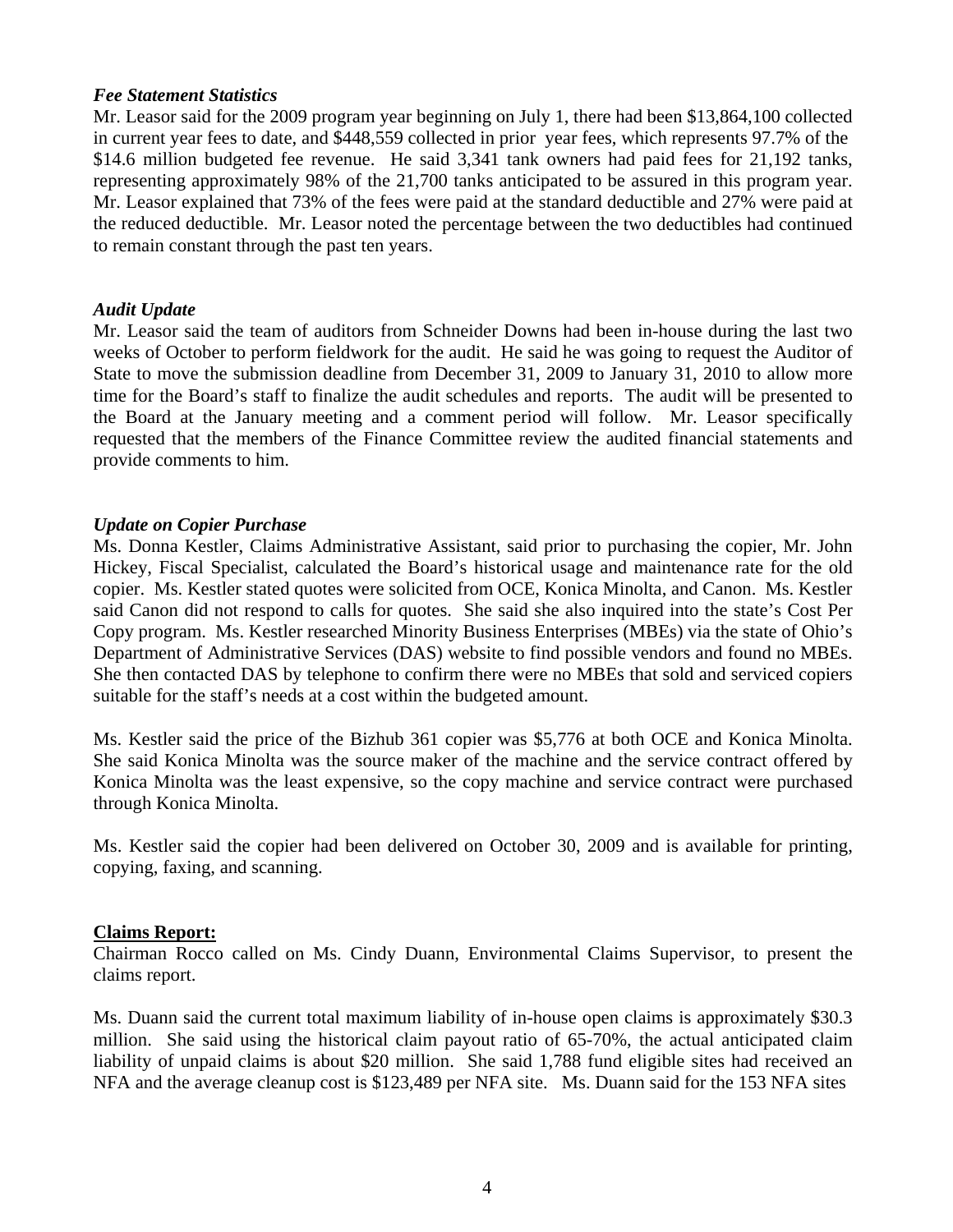cleaned up exclusively under BUSTR's 1999 and/or 2005 risk based corrective action (RBCA) rules the average cleanup cost is \$66,760 per site.

Ms. Duann said with the exception of claims submitted by two major oil companies, the staff was currently reviewing claims received in December 2008, indicating it takes approximately 10-11 months before a claim is reviewed.

Ms. Duann said there are currently 21 claims under appeal, noting settlement addenda had been issued or more information had been requested from the tank owners for some of these appeals.

Ms. Duann said in September and October the claims staff had received a total of 150 claims and settled or closed 102 claims.

She said thus far in the 2009 program year, the claim payout percentage is about 65.1% and each settled claim receives an average of \$7,379. Ms. Duann said the total claims payment is just a little behind schedule and added the claims staff is currently preparing a lump sum settlement agreement with a major oil company for approximately 100 NFA claims with a net value of around \$2 million.

Ms. Duann said during the last four months 31 eligibility applications had been received. She said in that same time period, 33 eligibility applications had been approved and 6 had been denied, noting an all time high 85% approval rate.

Ms. Duann said in the last four months the Board received 73 requests for cost pre-approval and responded to 94 requests. Ms. Duann said under the new rule changes, it would not be necessary to seek pre-approval of costs for those Tier 3 work plans or monitoring plans when the estimated costs would not exceed \$6,000. Ms. Duann said with this rule change, it would reduce the staff's review time for these relatively inexpensive cost pre-approval items.

Ms. Duann said voluntary cost pre-approvals are approximately 20% of all cost pre-approval amounts. She said although some new owners or consultants are still submitting voluntary cost preapprovals requiring feedback about typical cost estimates, many requests are from direct pay consultants who had significant experience with the Fund. Ms. Duann said an extensive review is necessary by the staff to provide a comprehensive response for these voluntary cost pre-approvals. She said if the Board were to discontinue the current practice of reimbursing the costs for consultants to prepare these seemingly unnecessary voluntary cost pre-approvals, submissions of this type of preapproval requests might be reduced and that could further help to reduce the workload of the staff.

## **Old Business**

## *Rules Adoption*

Chairman Rocco called upon Executive Director Richmond to discuss the rule adoption process. Ms. Richmond stated the proposed rule changes were filed with the Joint Committee on Agency Rule Review (JCARR) on August 7, 2009, and presented at a public hearing on September 9, 2009. Following testimony at the public hearing, proposed rules 3737-01-08 and 3737-01- 12.1 were revised and adopted. These two rules were re-filed with JCARR on September 9, 2009. She said the proposed rule changes, including the two revised rules, were put on JCARR's consent agenda and on Monday, October 5, 2009, a JCARR hearing was conducted. No testimony or comments were made at that hearing.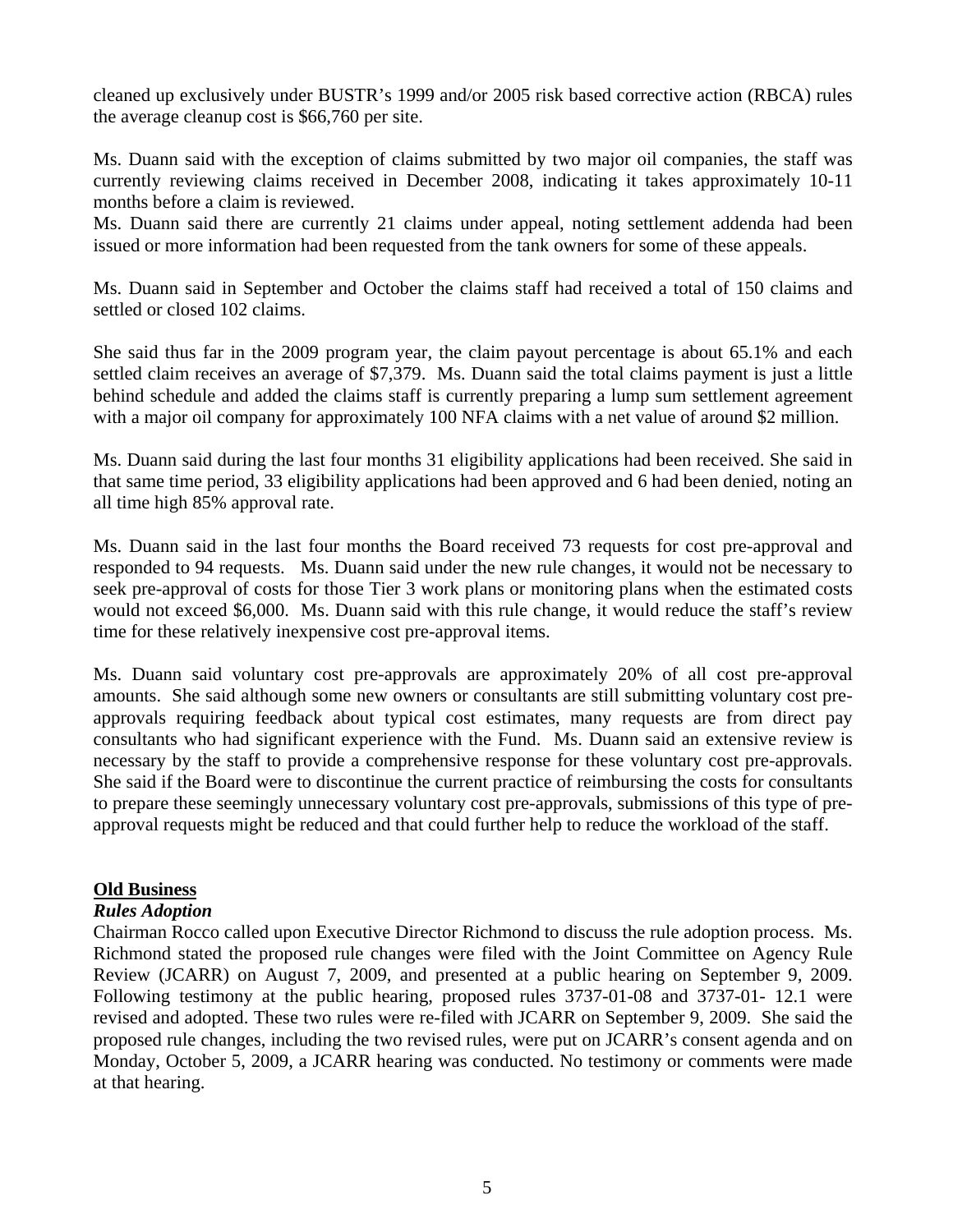Chairman Rocco asked for a motion that the proposed amendments to Rules 3737-1-01, 3737-1-02, 3737-1-03, 3737-1-04, 3737-1-04.1, 3737-1-05, 3737-1-06, 3737-01-07, 3737-1-08, 3737-01-09, 3737-01-09.1, 3737-01-10, 3737-1-11, 3737-1-12, 3737-1-12.1, 3737-1-13, 3737-1-15, 3737-1-16, 3737-1-17, 3737-1-18, 3737-1-19, 3737-1-20, 3737-1-21, and 3737-1-22 of the Ohio Administrative Code be adopted as proposed with an effective date of November 30, 2009.

Stephenson, and Wozniak. There were no nays and the motion passed. Mr. Hull so moved. Mr. Hightower seconded and a roll call vote followed. The following members voted in the affirmative: Messrs. Rocco, Hull, Cable, Geyer, Hightower, Horvath, Kmiec, Kuchta,

## **New Business**

## *Capitalization Policy*

Chairman Rocco called upon John Hickey to discuss the capitalization policy.

Mr. Hickey said following the 2008 audit, the auditors recommended the fiscal department put into writing the practices and procedures used in the past for recording and depreciating fixed assets. He said the proposed policy covered assets the Board reported to the state as well as the capitalization and depreciation procedures used in-house.

Mr. Hickey stated these reporting and accounting practices comply with the Ohio Revised Code, Department of Administrative Services' directives, and the Ohio financial reporting and accounting policies for capital assets and asset management policies and procedures.

Mr. Hickey said the draft policy was presented to the Finance Committee and the useful life of Board owned assets was discussed. Mr. Hickey said that as a result of those discussions, he was recommending increasing the useful life of computing and IT equipment from three years to five years, as the life span of IT equipment had increased over the years. He said the capitalization threshold had been set at \$500. Mr. Hickey said property with a value less than the capitalization threshold is reported as supplies and expensed in the period incurred. He said assets are tagged and inventoried and when assets are no longer useful or are obsolete, they are taken to state salvage.

Mr. Hull moved to adopt the policy as presented to include five years as the useful life of IT equipment and a \$500 cap for the capitalization threshold. Mr. Geyer seconded. A vote was taken and all voted in the affirmative. The motion passed.

# *Investment Policy*

Chairman Rocco called upon Don Leasor to discuss the investment policy.

Mr. Leasor said the investment policy had been developed with input from the Treasurer of State's office, the office of the Assistant Attorney General, and the Board's Finance Committee. He said the investment policy provided guidelines for the investment of monies within the Fund.

Mr. Leasor said the standards of care sets forth guidance for the prudent investment of funds, ethics and conflicts of interest, and the delegation of authority. He said the delegation of authority sets forth that the Board is responsible for the investment of funds, and the Board may designate staff to work with outside agents to carry out the investment program and to establish investment procedures consistent with the policy.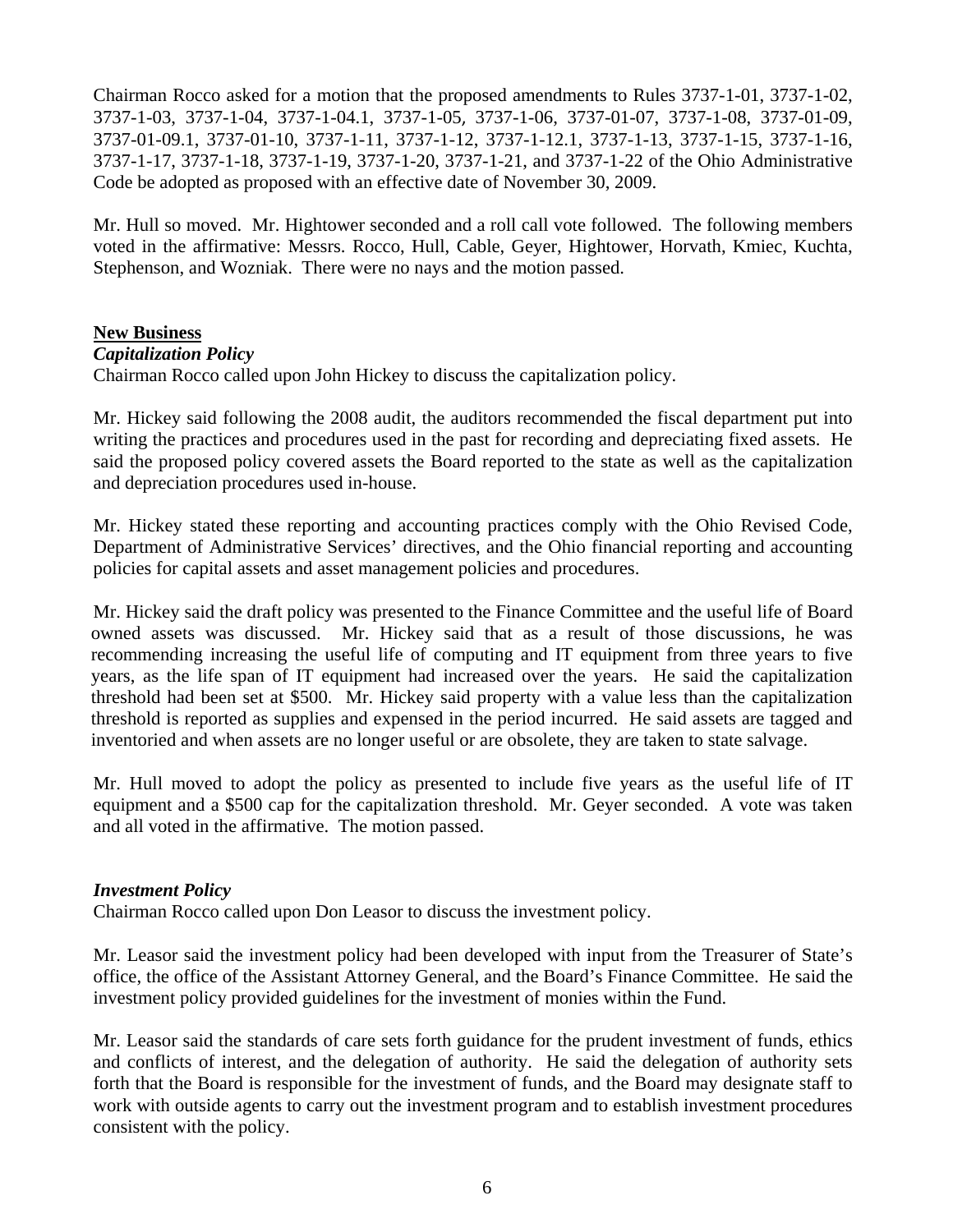Mr. Leasor noted the policy established that the Board may enlist the services of the Treasurer of State to aid in the selection of securities permitted under the investment policy and may direct the Treasurer of State's investment department to purchase selected securities for investment. He said the policy also stated the Board may retain the services of an investment advisor licensed by the Ohio Division of Securities or is registered with the Securities and Exchange Commission to assist in the selection of securities.

Mr. Leasor said internal controls would be developed as appropriate and monitored to prevent and control losses. He said the section covering authorized investments specified the types of securities in which the Board may invest.

Mr. Leasor said the Finance Committee would annually review the investment policy and recommend to the Board improvements or enhancements to the policy.

Following a discussion regarding the maturity of investments, Mr. Hull moved to accept the investment policy as presented with the modification in Section D., item 2., under Authorized Investments to read "No investment shall be made that will cause the dollar weighted average duration of the portfolio to exceed three years." Mr. Stephenson seconded and a vote was taken. All voted in the affirmative and the motion passed.

Mr. Leasor stated a representative of the Treasurer of State's office would be presenting information regarding the Board's STAR Ohio account performance and alternative investments at the January Board meeting.

## *Finance Committee Report*

Chairman Rocco said the Finance Committee met in October and discussed the annual fees for the 2010 program year and also the current bond issues with respect to the Board's long-term projections.

Chairman Rocco stated the Finance Committee recommended the Board not increase the 2010 annual fees and not change the deductible amounts. He asked for a motion to set the 2010 annual fees and deductibles at \$600 for the standard deductible of \$55,000 and \$800 for the reduced deductible of \$11,000. Mayor Kuchta so moved. Mr. Cable seconded and a vote followed. All voted in favor and the motion passed.

Chairman Rocco said the Finance Committee also discussed the advantage of the early pay-off of bonds and the significant interest savings that would mean for the Board. He said if the Board were to pay off the bonds a year early, there would be a fairly significant interest savings; and, if the Board were to pay off the bonds two years early, there would be an even greater interest savings. He stated the bonds are scheduled to mature in August 2013.

Chairman Rocco noted there is currently \$6 million obligated to pay the bonds and there is no other access to these monies on an annual basis. He said the \$6 million is used to pay the bond interest and principal; however, the Board must also maintain \$6 million in a fund for purposes of securing the bonds. Chairman Rocco called on Don Leasor to further discuss the early bond payoff.

Mr. Leasor said the Board currently funds the bonds one year in advance. He said the Board's staff transfers monies to the Debt Service Fund in July for the ensuing fiscal year's principal and interest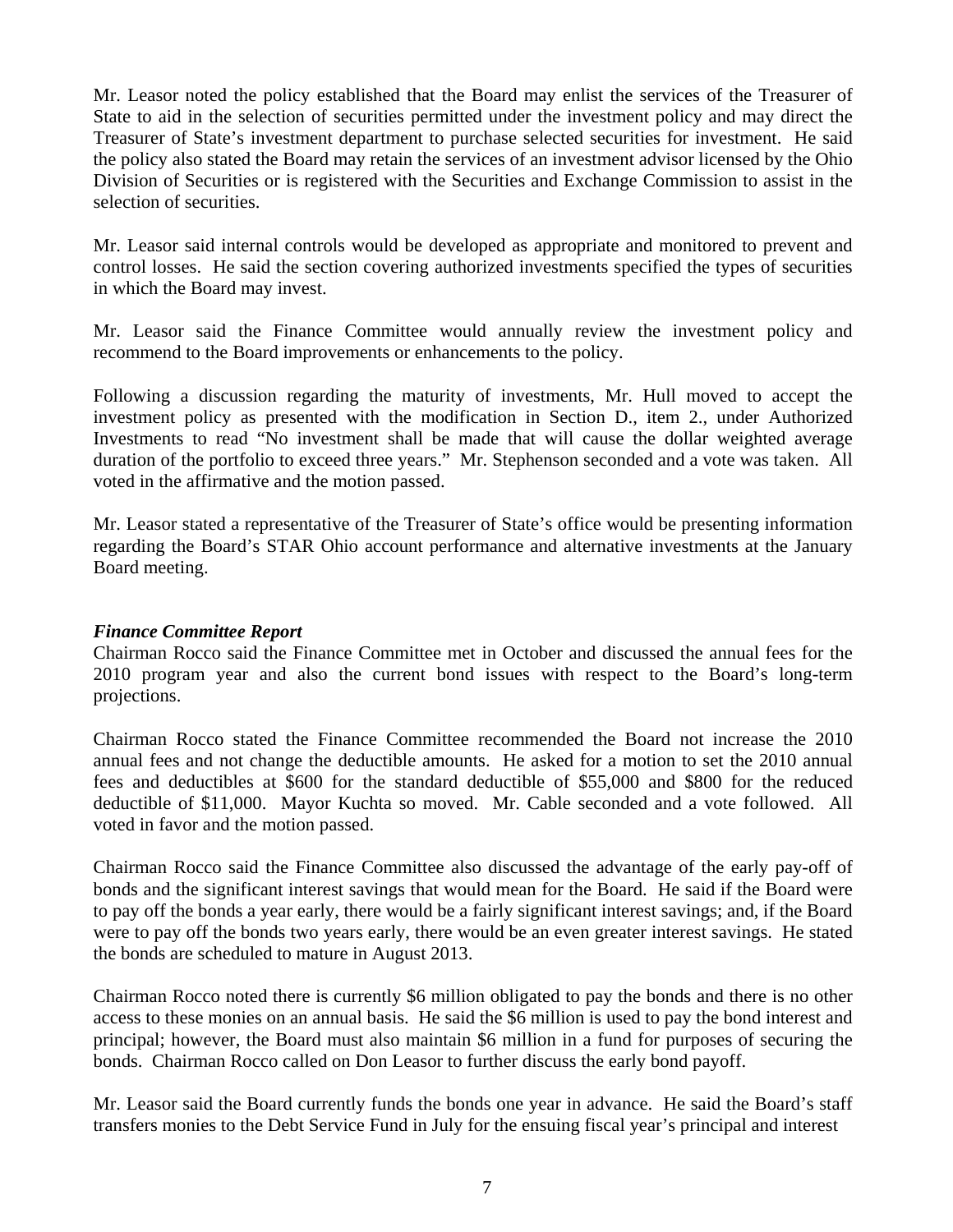payments. The point of paying off the bonds one year early is that money would be deposited in the Debt Service Fund in July 2012 and could just as well be used to pay off the bonds at that time, rather than allowing the money to sit in the Debt Service Fund for a year. If the bonds were paid off one year early, the interest savings would be a little over \$360,000. Mr. Leasor said if the bonds were paid off two years early, the Board would have to fund both the 2012 and 2013 fiscal years' debt service payments in July 2011, requiring a payment on July 1, 2011, of approximately \$11.8 million. This \$11.8 million would be combined with an existing \$6 million, which will have been placed into the Debt Service Fund on July 1, 2010 for a total of about \$18 million. This amount would then be used to pay off the bond principal and interest on August 15, 2011. He said that by paying off the bonds two years early, the Board would avoid interest expense of approximately \$1.1 million.

Following a brief conversation, Mr. Wozniak offered the services of the Treasurer of State's office to assist in evaluating bond early pay-off. Chairman Rocco suggested that Ms. Richmond, Mr. Leasor, and Mr. Wozniak work together to research viable options regarding early bond payoff and to present their information at the March meeting.

#### *Hardship Application*

#### **Claim #10226-0001/11/05/97– Owner: Paul Gelpi, dba Swan Cleaners**

Ms. Richmond stated that as the sole shareholder, Mr. Paul Gelpi applied for hardship status on behalf of Swan Super Cleaners, Inc., for the clean up of a petroleum release that occurred in 1997 at 524 Thurman Avenue in Columbus. She said this was Swan's first request for hardship status.

Ms. Richmond stated that to date, the Fund had reimbursed approximately \$108,000 for the clean up of this release. She said Swan's has a direct pay arrangement with its consultant, Civil  $\&$ Environmental Contracting. Ms. Richmond said although no claims are currently pending review, \$51,000 had been approved for the installation of a collection trench and a free product recovery device and O&M for one year. She stated it is believed an NFA would be obtained within this one year time period.

Ms. Richmond said although Swan's revenue had decreased in recent years, the most current financial information provided to the Board indicated Swan's had annual revenue of \$7.5 million and current assets including cash, inventory, and accounts receivable of \$400,000. She said Swan's had short-term liabilities of just under \$1 million and an additional \$1.5 million in long-term debt.

Ms. Richmond said based on the information presented in its application, financial hardship is not imminent as a result of having to perform \$51,000 in corrective actions over a one-year period. She also noted that in direct payment arrangements, the consultant, not the responsible person, fronts the costs and waits for reimbursement from the Fund.

Ms. Richmond recommended the Board deny Swan Cleaners request for hardship status. Mr. Hull made a motion to deny Swan Cleaners hardship application. Mr. Stephenson seconded and a vote was taken. All members voted in the affirmative. The motion to deny hardship status to Swan Cleaners carried.

Chairman Rocco called upon Ms. Richmond to discuss the possibility of charging fees for insufficient funds checks from tank owners. Ms. Richmond explained that currently when a check is returned to the Board due to insufficient funds, the staff responds with a letter to the tank owner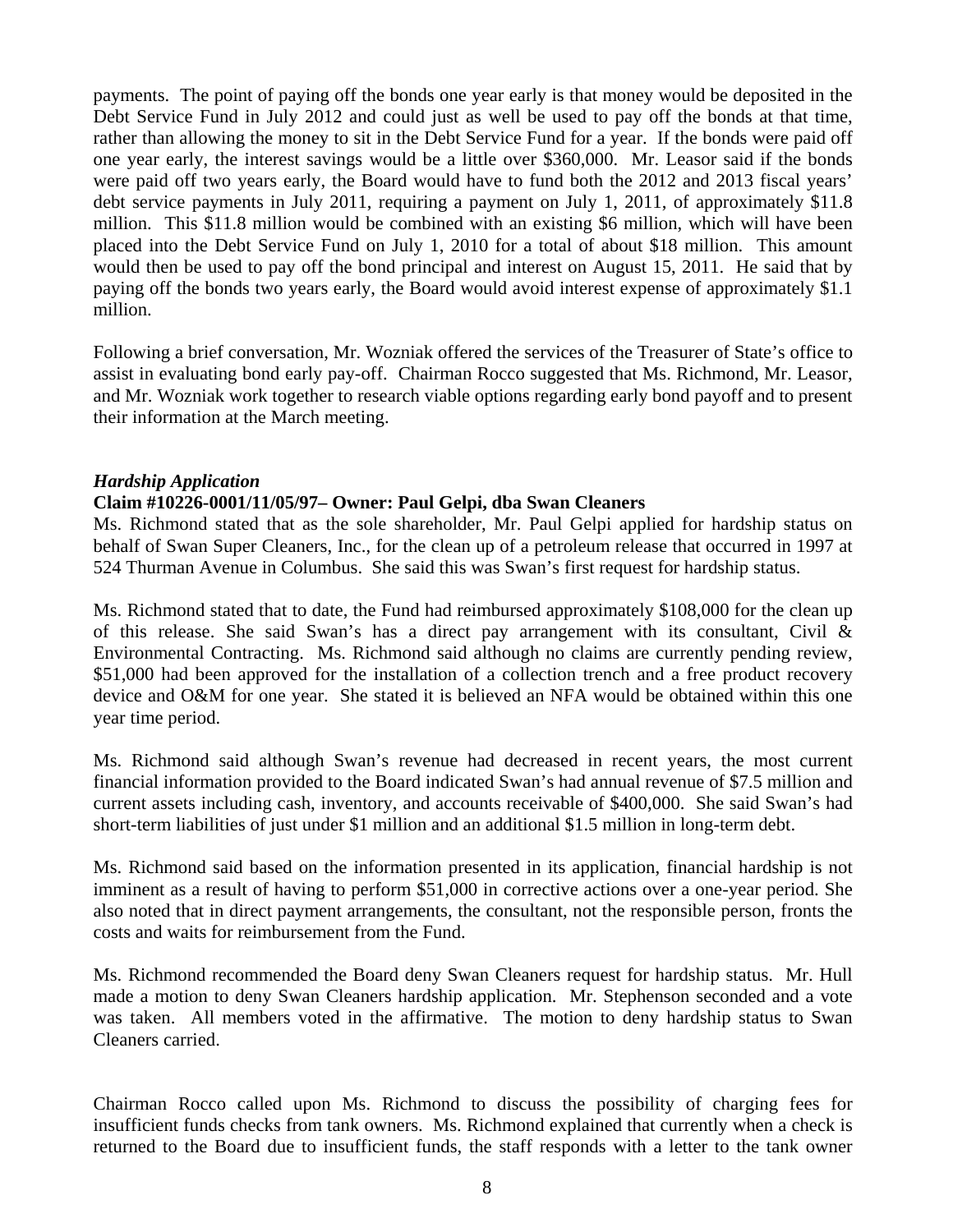requesting a replacement check. She said there had been instances when Certificates of Coverage had to be revoked due to returned insufficient funds checks. Ms. Richmond said there is not a fee for this service at this time and noted there is time consuming administrative work involved in corresponding with the tank owner, revoking certificates, reissuing certificates, etc.

he requested Mr. Leasor and Ms. Richmond to establish a suitable way to determine such a fee. Following a brief discussion, Chairman Rocco asked Ms. Cheryl Hawkinson, Assistant Attorney General, to research the issue to determine whether this would require a new rule or rule change; and,

## *Certificate of Coverage Ratification*

Chairman Rocco called upon Ms. Richmond to present for ratification by the Board the lists of owners who, since the last Board meeting, had either been issued or denied a Certificate of Coverage.

Ms. Richmond explained that behind Tab 10 there are two lists of owners. The first is a listing of owners who had been issued a program year 2008 Certificate of Coverage; and, behind the blue divider page, a listing of owners who had been denied a program year 2008 Certificate of Coverage. She said behind Tab 11 there is a listing of owners who had been issued a program year 2009 Certificate of Coverage, and, behind the blue divider page, a listing of owners who had been denied a program year 2009 Certificate of Coverage. Ms. Richmond said the process used to review the fee applications and issue or deny a Certificate of Coverage included a review for completeness to determine that full payment had been made, financial responsibility was demonstrated, and BUSTR registration was complete. In a second level of review, BUSTR registration data is considered to determine whether tanks for which coverage is sought are in compliance with BUSTR rules. Ms. Richmond said if there are no issues, the facility receives a Certificate of Coverage.

Ms. Richmond explained if compliance issues are discovered, notice is provided to owners in accordance with the Board's rules and the Revised Code. Throughout this process the Board's staff works with owners to correct the fee statement record and/or refers the owner to BUSTR to correct the registration record. She stated the staff often continues to work with owners even after a determination to deny a Certificate of Coverage had been issued. The Board's rules and the Revised Code make provisions for an appeal of the determinations issued within this process.

Ms. Richmond asked that the Board ratify her actions with respect to the 20 owners of 74 facilities receiving 2008 Certificates of Coverage.

Mr. Hull moved to ratify the list of 2008 Certificates of Coverage that were granted. Mr. Hightower seconded. A vote was taken and all were in favor. The motion passed.

Ms. Richmond stated all of the processes as stated in the Board's rules and the Revised Code were followed in making the determinations for denying Certificates of Coverage. Ms. Richmond asked that the Board ratify her actions with respect to the 96 facilities that were denied a Certificate of Coverage for program year 2008.